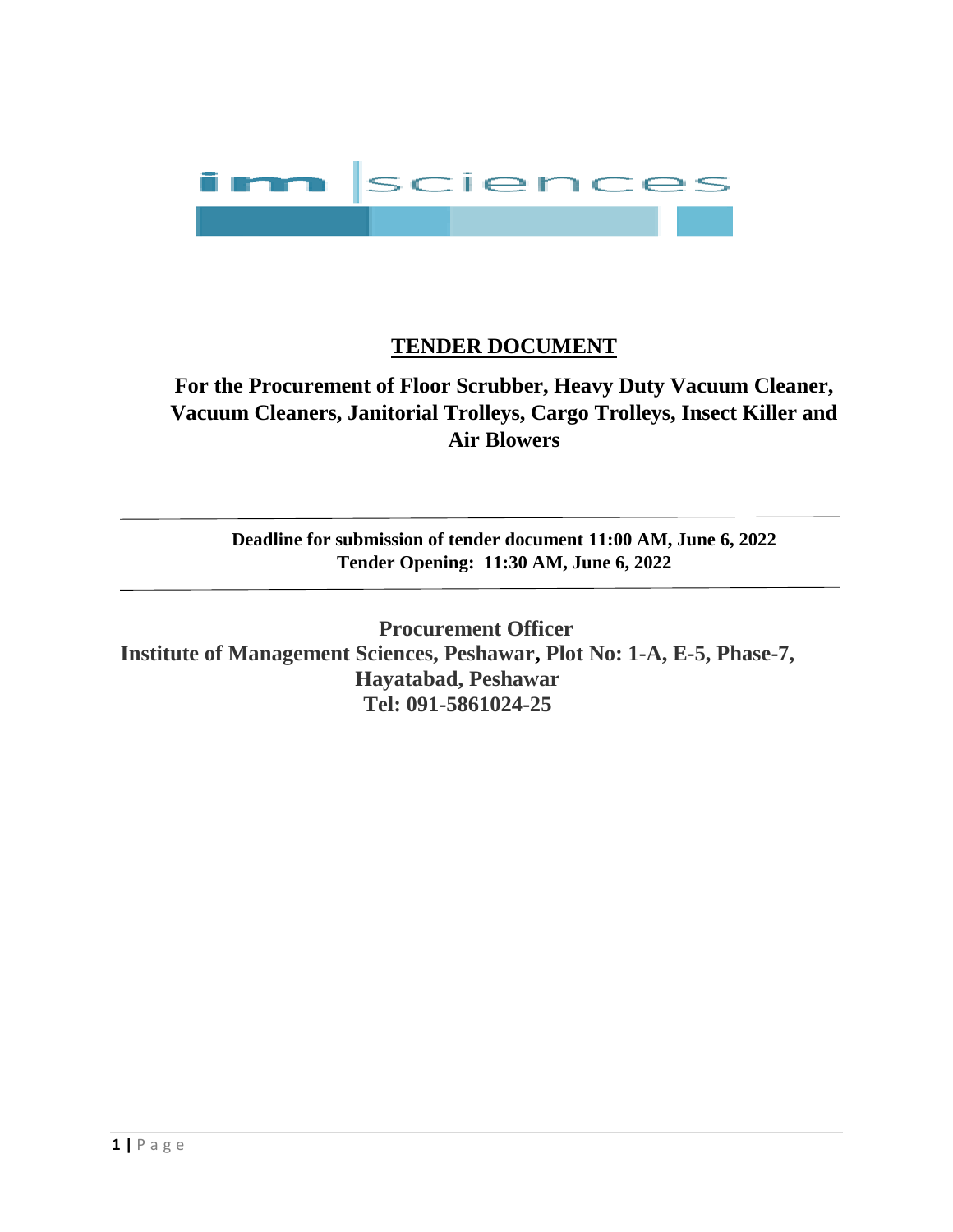### **A. TENDER NOTICE**

The Institute of Management Sciences (IMSciences) is an autonomous body established under the auspices of the Government of the Khyber Pakhtunkhwa. Institute of Management Sciences (IMSciences) is a leading educational institute of the country and has been ranked as one of the best business schools of Pakistan.

Sealed bids are invited from well-established/reputed firms registered with relevant tax authorities, Government of Pakistan for the subject procurement. Tender documents containing bidding procedure, terms & conditions, scope of work and items specifications can be obtained from the undersigned or downloaded from the KPPRA or Institute's websites.

Sealed bids should be submitted latest by June 6, 2022 at 11:00 A.M along-with earnest money of 2% of total value of the bid amount in the form of Call deposit Receipt in favor of Director Institute of Management Sciences, Peshawar.

Bids will be opened on the same day at 11:30 A.M in the presence of interested bidders or their authorized representatives, if any, in the Basement Board Room, Research & Seminar Block of the Institute of Management Sciences (IMSciences), 1-A, Sector E-5, Phase-VII, Hayatabad, Peshawar at the stipulated time.

Clarification/information (if any) may be obtained on any working day during office hours. No query will be entertained at the time of bid opening.

> **Procurement Officer Institute of Management Sciences, Peshawar Plot No: 1-A, E-5, Phase-7, Hayatabad, Peshawar. Tel: 091-5861024-25 Extension# 628**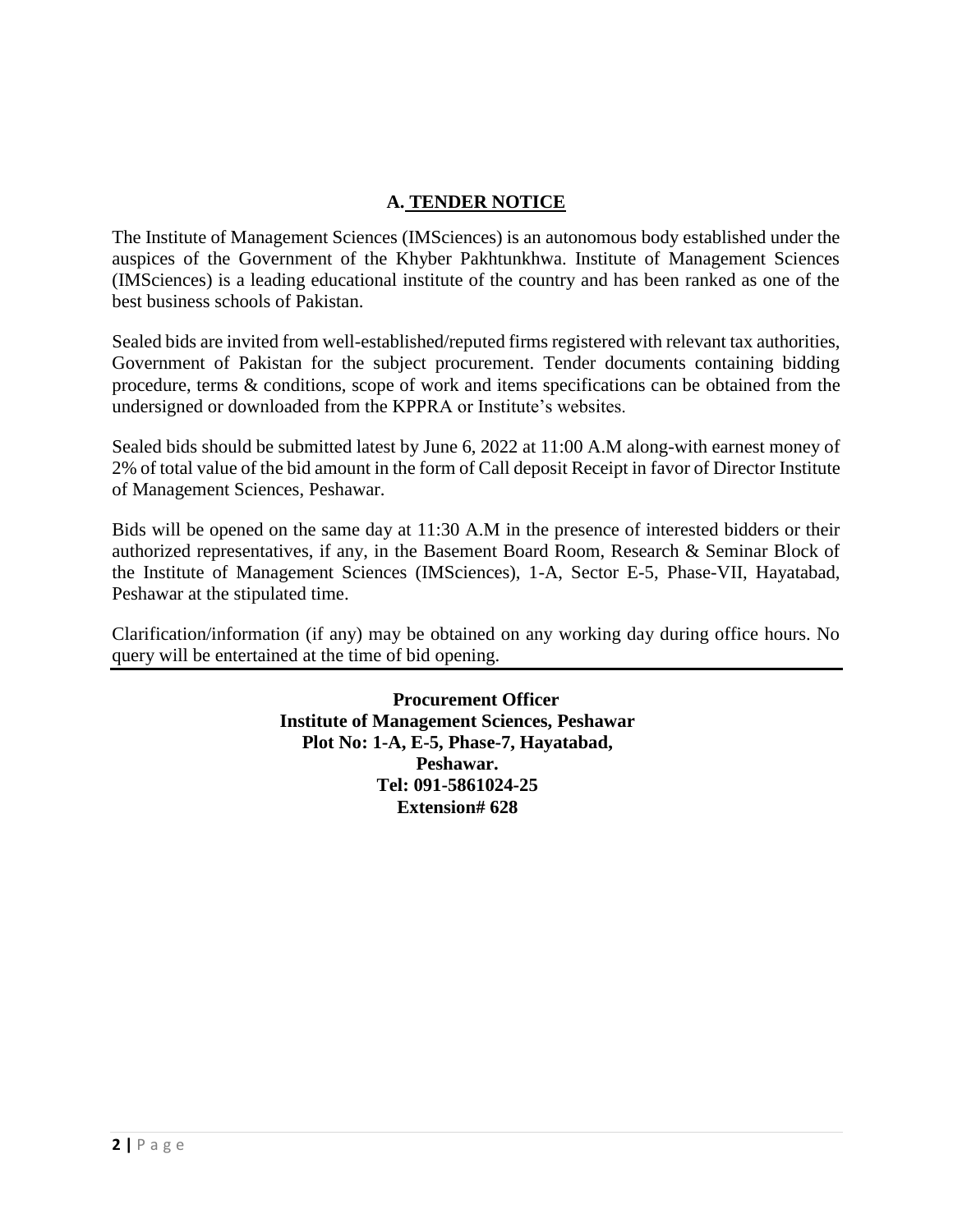# **B. DATA SHEET**

| $\overline{1}$ | <b>Bid Inviting Entity and</b> | Institute of Management Sciences, Peshawar                 |  |  |
|----------------|--------------------------------|------------------------------------------------------------|--|--|
|                | Address                        | Plot No: 1-A, E-5, Phase-7, Hayatabad,                     |  |  |
|                |                                | Peshawar.                                                  |  |  |
|                |                                | Tel: 091-5861024-25                                        |  |  |
| $\overline{2}$ | a. Name of the Work            | For the Procurement of Floor Scrubber, Heavy Duty          |  |  |
|                |                                | Vacuum Cleaner, Vacuum Cleaners, Janitorial Trolleys,      |  |  |
|                | b. Place of Execution          | Cargo Trolleys, Insect Killer and Air Blowers IMSciences,  |  |  |
|                |                                | Phase 7, Hayatabad Peshawar.                               |  |  |
| 3              | Due Date, Time & Place         | 1. Tender Documents should be collected on or before June  |  |  |
|                | for Collection of Tender       | 6, 2022 at 11:00 am from procurement Officer, Institute of |  |  |
|                | Documents                      | Management Sciences, Peshawar                              |  |  |
|                |                                | Plot No: 1-A, E-5, Phase-7, Hayatabad,                     |  |  |
|                |                                | Peshawar.                                                  |  |  |
| $\overline{4}$ | Due Date, Time & Place         | Tender will be opened at 11:30 AM, June 6, 2022 in the     |  |  |
|                | for Tender Opening             | Board Room of RSB Building of IMSciences, Phase 7,         |  |  |
|                |                                | Hayatabad Peshawar.                                        |  |  |
| 5              | <b>Contact Person</b>          | Procurement Officer,                                       |  |  |
|                |                                | IMSciences, Phase 7, Hayatabad Peshawar.                   |  |  |
|                |                                | Tel: 091-5861024-25                                        |  |  |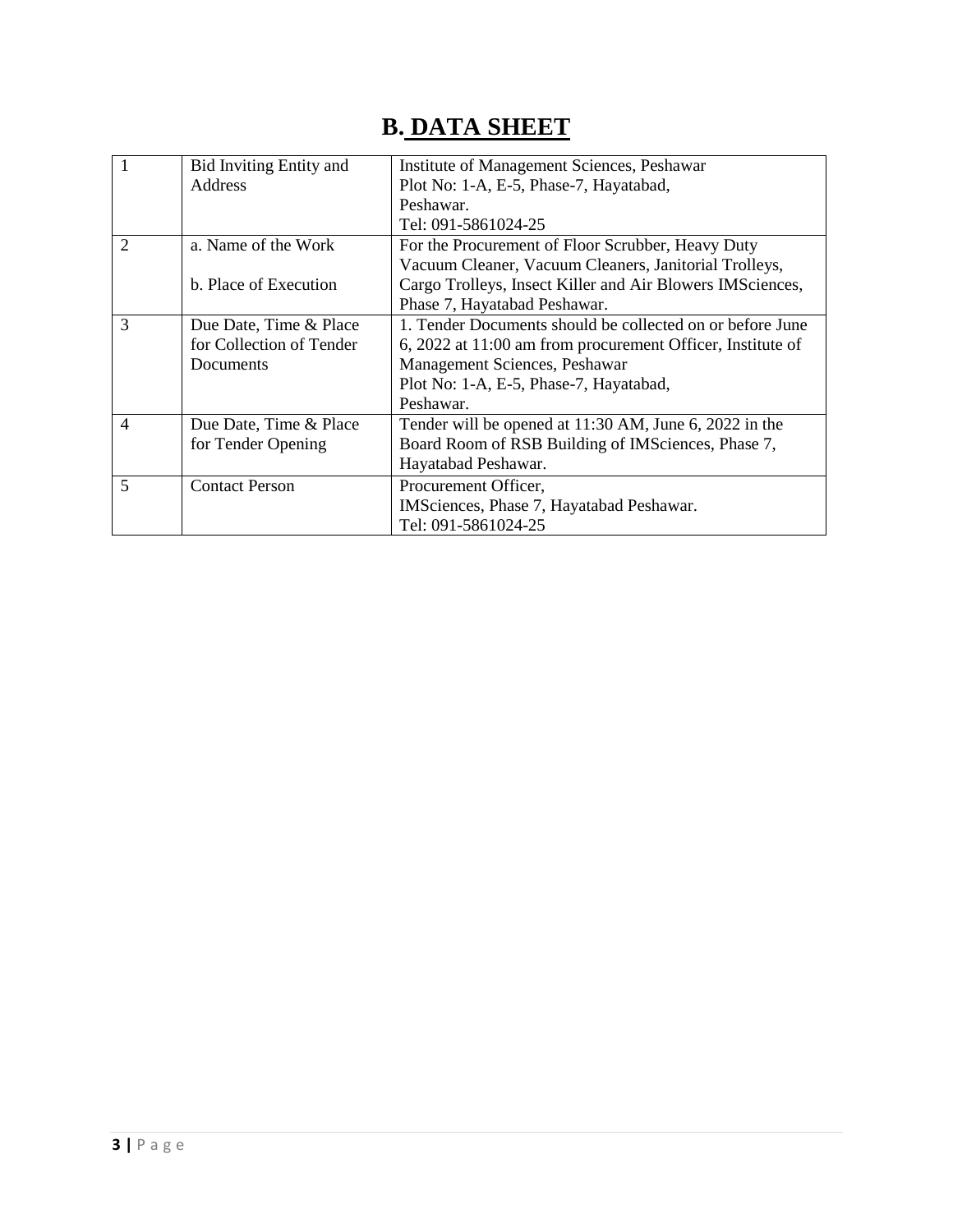# **C. Institute of Management Sciences Peshawar**

| Name of the Firm, Address (Telephone, Fax $&$ E-mail)         |                              |
|---------------------------------------------------------------|------------------------------|
| Profile                                                       |                              |
| <b>Year of Establishment</b>                                  |                              |
| Sales Tax Registration No.                                    |                              |
| (attach documentary evidence)                                 |                              |
| National/Income Tax No.                                       |                              |
| (Annual Turnover supported by Income Tax Return)              |                              |
| Banker's Name & Contact Details                               |                              |
| Earnest Money @ 2% as Bank Pay Order/Draft is attached        | Yes<br>No.                   |
| with the Pre-qualification Proposal                           |                              |
| Relevant experience and past performance                      |                              |
| The proposal/bidder shall submit audited financial            |                              |
| statements for the last three years and account balance       |                              |
| statement for the current ongoing years.                      |                              |
| Affidavit (that the firm has not been blacklisted by private, |                              |
| Govt., Semi Govt. and Autonomous Body)                        |                              |
| <b>Contact Person</b>                                         |                              |
| Name & Designation                                            | Authorized Signature & Stamp |

# **Check List**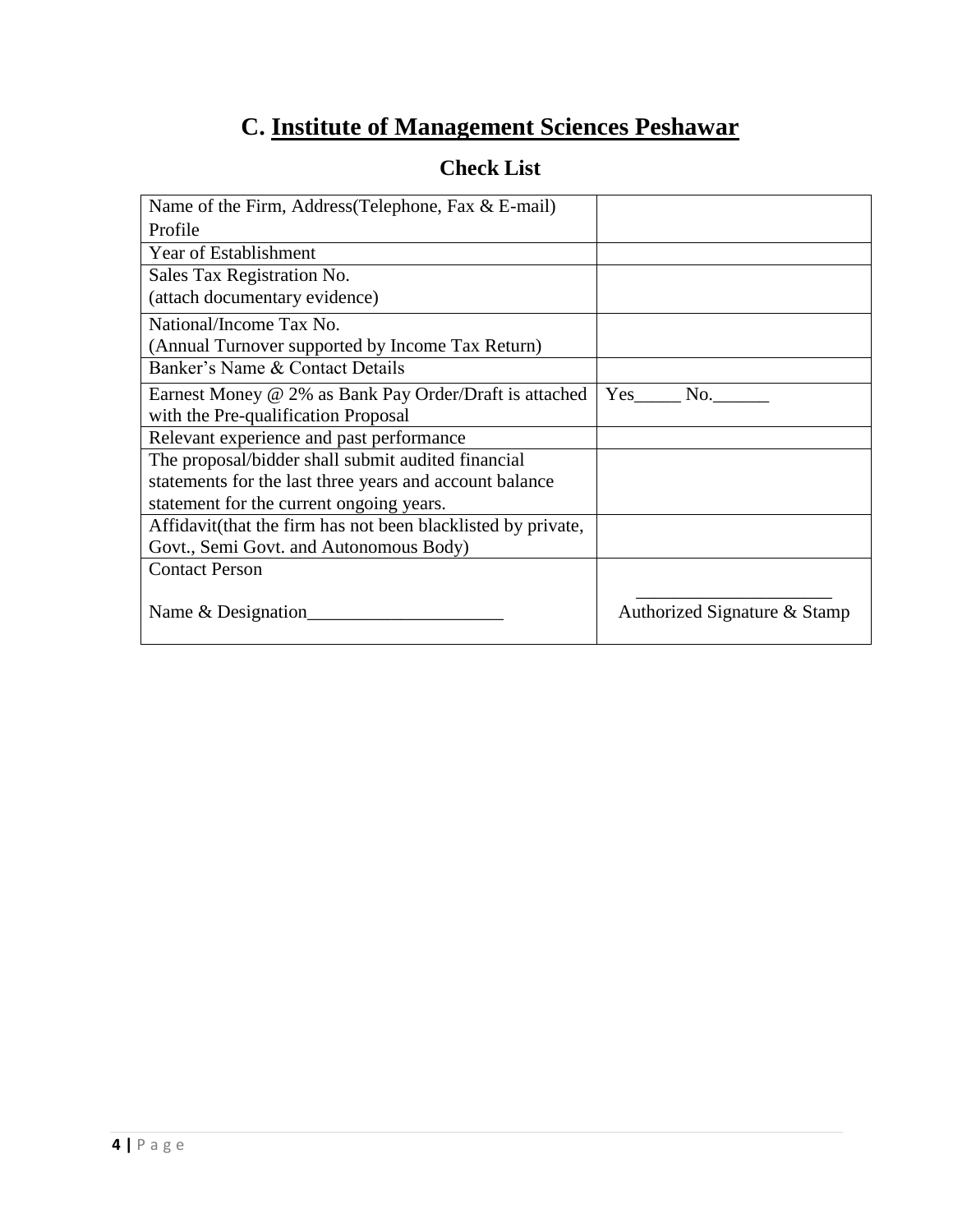### **D. INTRODUCTION**

The Institute of Management Sciences (IMSciences) is an autonomous body established under the auspices of the Government of the Khyber Pakhtunkhwa. Institute of Management Sciences (IMSciences) is working towards promotion of management and IT education in this regard.

IMSciences is planning to procure Floor Scrubber, Heavy Duty Vacuum Cleaner, Vacuum Cleaners, Janitorial Trolleys, Cargo Trolleys, Insect Killer and Air Blowers Details about these items are mentioned in **Annexure-II.**

# **E. INSTRUCTIONS TO THE BIDDERS**

### **1. Qualification of the Vendor**

The following vendors are eligible to apply for the tender:

- 1. Only registered Firm/Supplier can participate in the tender
- 2. The Firm/Supplier registered with Federal & Provincial tax authorities.
- 3. The Firm/Supplier that have never been black listed by any Government agency or authority.
- 4. Bank Account Number and Branch.
- 5. Professional Tax Certificate.
- 6. Legal status along with proof of registration with one of the federal or provincial registration acts.

#### **2. Documents Required**

The firms eligible to apply are required to submit the following documents with their bidding proposal:

- 1. Valid registration documents with Taxation Authorities. NTN/FTN/STRN etc.
- 2. Proof of legal Status of the Company/Firm.
- 3. In case party fails to provide professional tax certificate the due amount would be deducted from the bill of the vendor.
- 4. Professional Tax Certificate.
- 5. Affidavit, on judicial stamp paper & duly attested by the Oath Commissioner, to the effect that the:
	- a) Firm/Vender has neither been blacklisted by any agency nor is involved in any subversive activities.
	- b) Firm/Vender is/was not involved in any litigation/arbitration and that no work as rescinded in the past.
- 6. Full Address and contact numbers of the office(s).

### **3. Other Terms & Conditions**

- Copy of valid Professional Tax Certificate to be provided at the time of award of contract.
- Vendor has to provide all the items within 10 days otherwise penalty will be imposed and penalty @ 0.1% per day for each day of the delay up to a maximum of 10% of the contract price.
- Payment would be made upon completion of delivery of the items.
- Bid validity period is 90 days.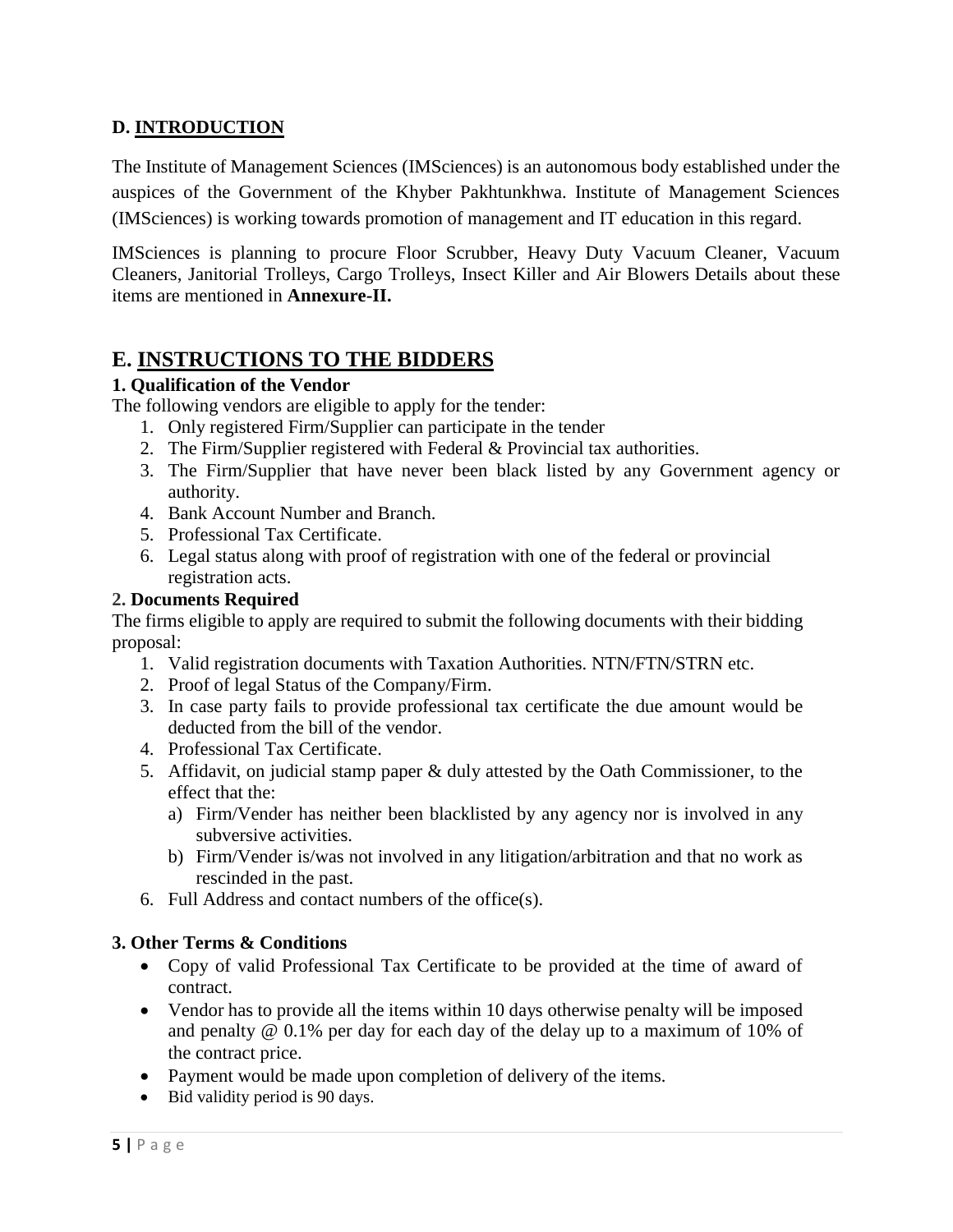- All due taxes would be deducted from payments, as per applicable Govt. rules.
- Stamp duty @ 1% of the value of bid would be deducted from the vendor.
- All suppliers shall mention all applicable taxes in their quotes. In case any supplier has not done so, the procuring entity while comparing the offers will add the applicable taxes to the total quoted amount for each item.
- The procuring, entity may ask for a performance bank guarantee at 10% of the total contract value. This bank guarantee should be from a scheduled bank.
- The procuring entity may offer for re-biding in case the proposal does not satisfy its professional requirements.
- The procuring entity may reject one or all such proposals, which are vague (In terms of financial proposal) or does not adhere to these instructions.
- The proposal/bidder shall submit audited financial statements for the last three years and account balance statement for the current ongoing years.
- The proposals should be in accordance with enclosed specifications and technical design.
- Collusion between the firms is strictly prohibited. Any firm / group of firms found involved in creating a cartel or any other collusion arrangement against the interest of the project/government, will be blacklisted and debarred.
- The bidder/ proponent must submit the proposals in sealed envelopes and as per specified procurement method (single-stage two stages/Post qualification).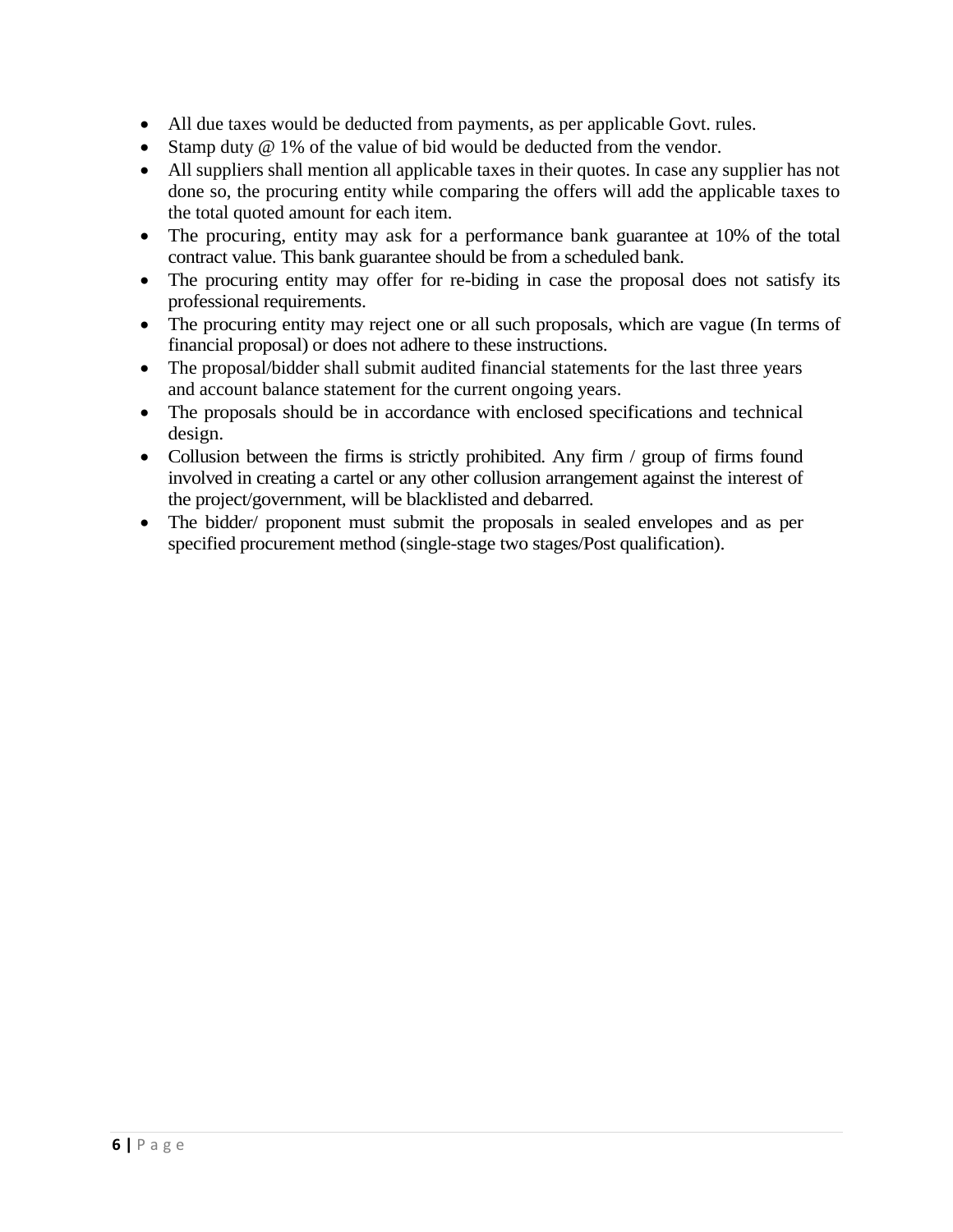#### **ANNEXURE-I**

### **F.AFFADAVIT/CERTIFICATE**

(To be filled and signed by the bidder on Stamped Paper of Rs. 100/-)

We undertake that our Firm M/S \_\_\_\_\_\_\_\_\_\_\_\_\_\_\_\_\_\_\_\_\_\_\_\_\_\_\_\_\_\_\_\_\_\_\_ is never black listed by any Government Department/Agency/Private Organization in any part of Khyber Pakhtunkhwa/Pakistan and that currently our firm/company is not in litigation with any other authority or organization in this capacity.

We hereby confirm to have read carefully complete descriptions of the items and all terms &conditions in the bidding documents. We agree to abide by all these terms, conditions, stipulations, obligations and instructions in the bidding/tender document.

In case of any dispute, decision of the Procurement Committee of IMSciences, Peshawar, would be final and I/we undertake to accept any or all decisions of the committee with respect to acceptance and rejection of our bid, in part or in whole, and that such a decision shall not be appealable in any court of law at any time and at any stage.

I/we solemnly affirm and declare that contents of this undertaking are true to the best of my information, knowledge and belief.

| Signature | $\vdots$                                                                                                                                                                                                                                        |
|-----------|-------------------------------------------------------------------------------------------------------------------------------------------------------------------------------------------------------------------------------------------------|
| Name      | $\mathcal{L}(\mathcal{L}^{\mathcal{L}})$ and the set of the set of the set of the set of the set of the set of the set of the set of the set of the set of the set of the set of the set of the set of the set of the set of the set of the set |
|           | Designation : $\frac{1}{\sqrt{1-\frac{1}{2}} \cdot \frac{1}{2}}$                                                                                                                                                                                |
|           | $Company : \_$                                                                                                                                                                                                                                  |
|           |                                                                                                                                                                                                                                                 |
| Dated:__  |                                                                                                                                                                                                                                                 |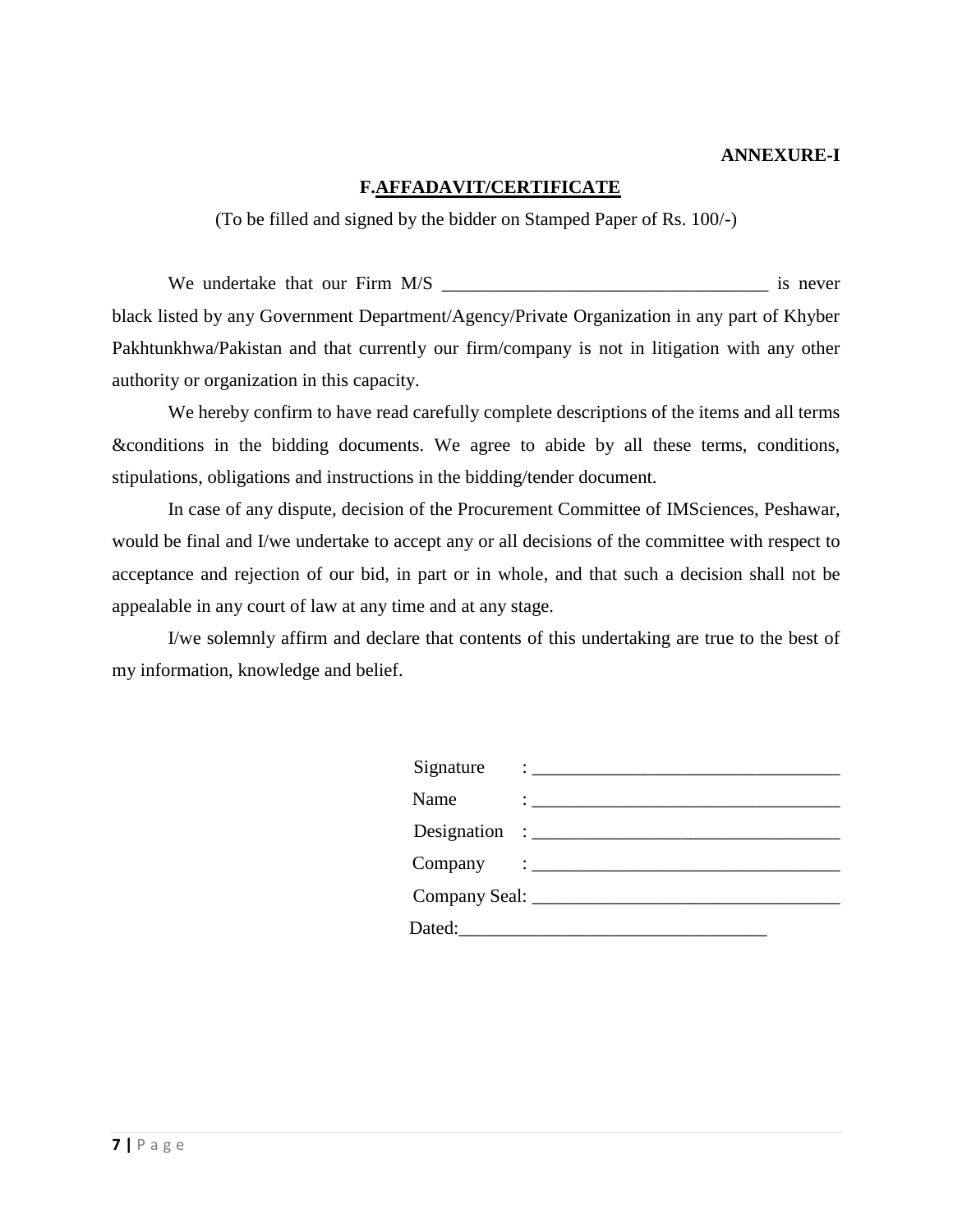# **G. METHOD OF PROCUREMENT**

Bidding will be conducted through "**Open Competitive Bidding"** process, specified in Rules of the Khyber Pakhtunkhwa Public Procurement Goods, Works and Services Rules. Bidding is open to all eligible bidders as defined in the KPPRA Procurement Rules 2014 that meet the minimum qualification criteria and required documents. It will be a "Single Stage - Single Envelop/Post Qualification" procedure.

#### **a. Response time:**

The sealed bids duly marked as "Bid/Proposal for Procurement of Floor Scrubber, Heavy Duty Vacuum Cleaner, Vacuum Cleaners, Janitorial Trolleys, Cargo Trolleys, Insect Killer and Air Blowers for IMSciences" must reach the office of the Procurement Officer, IMSciences at plot #1- A, E-5, Phase7, Hayatabad, Peshawar on or before 11:00 A.M on June 6, 2022.

### **b. Opening of bids:**

Bids received shall be opened on June 6, 2022 at 11:30 AM in the Basement Board Room, Research & Seminar Block of the Institute.

All bids shall be opened publicly in the presence of the interested bidders or their authorized representatives.

#### **c. Bid Price**

Bid prices quoted should be inclusive of all taxes and stamp duties. The prices quoted shall be binding on the tender for a period 90 days.

### **d. Evaluation of bids:**

All bids should comply with the eligibility criteria and other terms and conditions mentioned herein above.

#### **e. Rejection of bids:**

All bids submitted after the time prescribed shall be rejected and returned. Failure in submission of the above required documents will result the rejection of bid/proposal. Any bid received without earnest money shall be rejected. IMSciences reserves the right to reject all bids or proposals at any time prior to the acceptance of a bid or proposal.

### **f. Award of Tender:**

Tender would be awarded on the basis of lowest quoted rate(s).

### **g. Earnest Money**

Earnest money at the rate of 2% of the quoted bid may also be submitted with the bid/proposal in form of Call Deposit Receipt (CDR) in favour of Institute of Management Sciences, Peshawar.

### **H. VARIATIONS / REPEAT ORDERS**

The Procuring entity may during the execution of the Contract, by notice in writing may direct the supplier to alter, amend, omit, add to or otherwise vary any part of the Schedule, in agreement with the Service Provider, and the Service Provider shall carry out such variations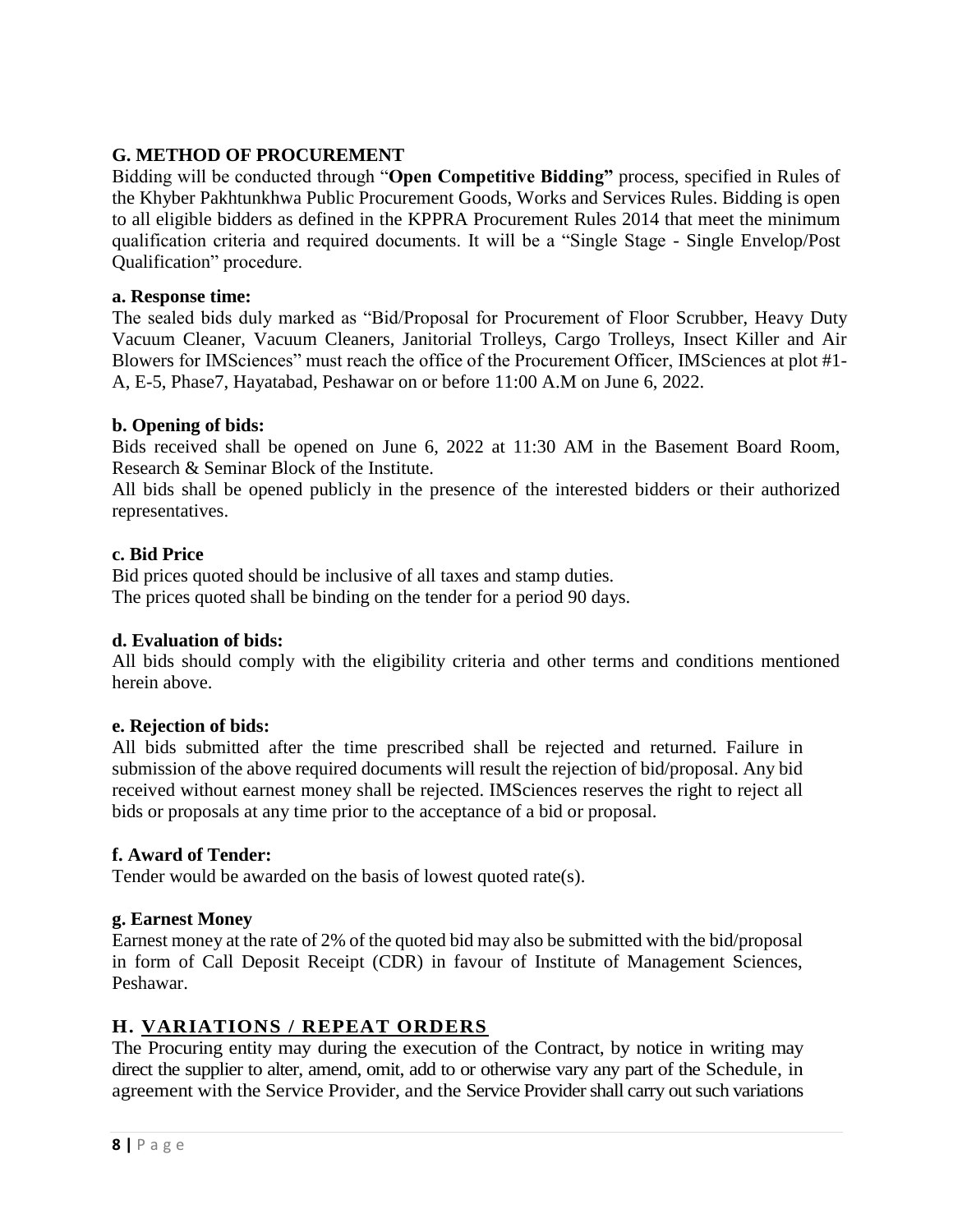and be bound by the same conditions. Provided that repeat orders are within a period of six months, and that it does not exceed fifteen percent of the original contract value as per KPPRA Rules 2014.

# **I. P A C K A G I N G**

Material/works/service should be packed suitably in appropriate wooden/metallic boxes/containers/pallets in such a manner that the goods are not lost or damaged in handling/transportation and the packing should be suitable enough to reach at the stores of procuring entity safely.

Each pack or container should clearly indicate the following information:

- Purchase Order Number and date.
- Name of Product/Deliverable.
- Quantity
- Gross and net weights
- Name of Manufacturers/service providers

Manufacturer's instructions regarding the maximum storage life of the product and the storage conditions must be followed.

Material/works/service should be delivered at the stores of procuring entity in original packing of the manufacturer.

Where applicable, manuals containing instructions of the manufacturer about the application (in use) of the item should be provided in English. If required by Procuring entity, technical experts should be sent by the manufacturer for application of the item at site.

### **J. DISPUTES AND CONTROVERSIES/DISPUTE RESOLUTION**

Procuring Entity shall constitute a Committee consisting of odd number of persons with proper powers and authorizations to redress complaints of bidders that may arise prior to issuance of Purchase Order/contract agreement, in accordance with the KPPRA Rules 2014. If a bidder is not satisfied with the decision of the Committee he may take recourse to the KPPRA.The mere fact of lodging a complaint shall not warrant suspension of procurement process. Any dispute or difference arising out of the Agreement which cannot be amicably settled between the Parties, shall be finally settled by KPPRA whose decision will final and binding on both the parties.

# **K. INDEMNITY**

The supplier shall at all times indemnify the procuring entity against the claims which may be made in respect of the goods for infringement of any right protected by patent, registration of design or trade mark and shall take all risks of accident of damages which may cause a failure of the supply from whatever cause arising and the entire responsibility for the sufficiency of all the means used by him for the fulfillment of the contract; provided always that in event of any claim in respect of an alleged breach of a patent registered design or trade mark being made against the procuring entity, it shall notify the supplier of the same and the supplier shall be at liberty at his own expense to conduct negotiations for settlements of any litigation that may arise there from.

# **L. SUB-LETTING CONTRACT**

The supplier shall not sub-let or assign this Contract or any part thereof without the written permission of the procuring entity. In the event of the Service provider subletting or assigning this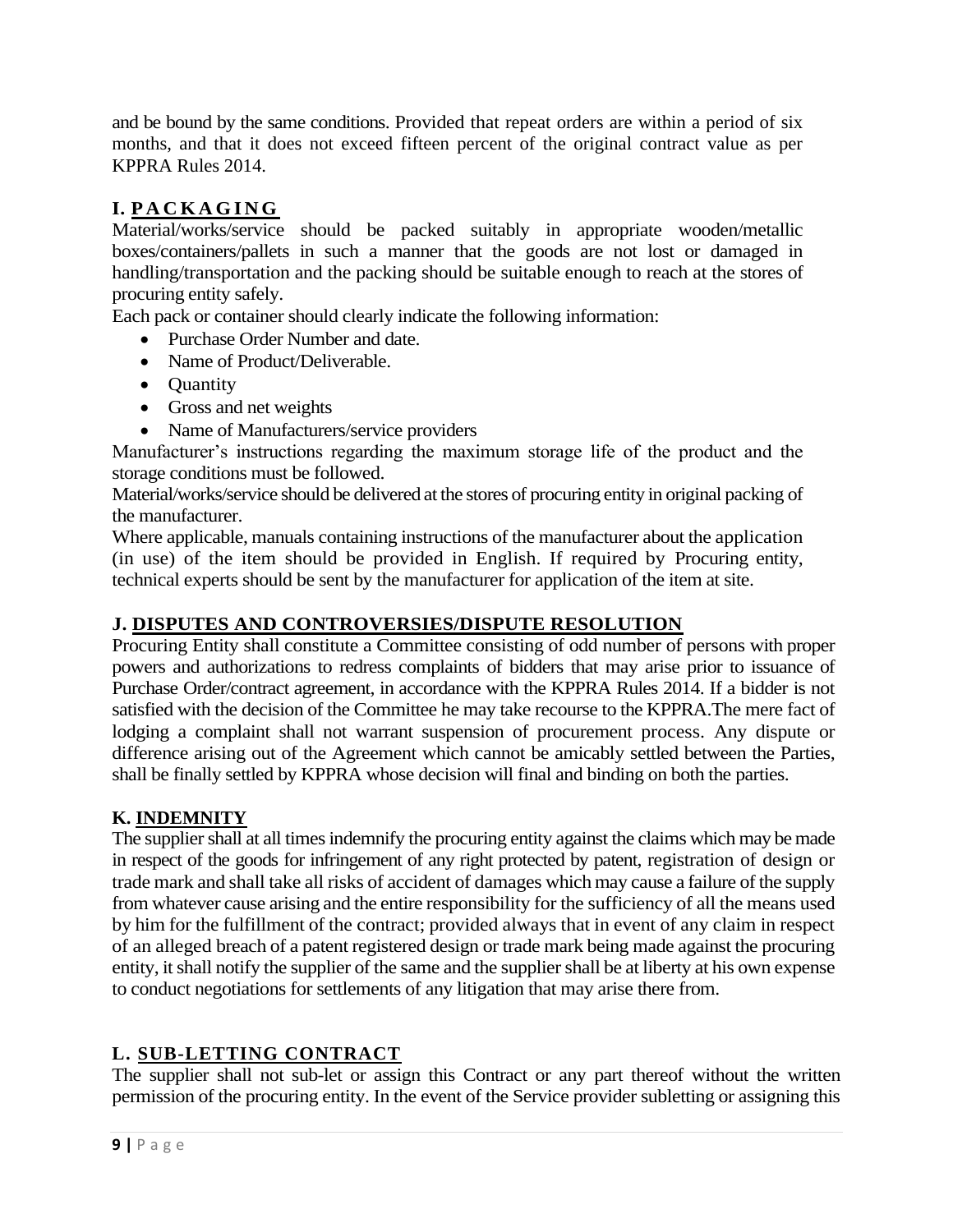Contract or any part thereof without such permission, the procuring entity shall be entitled cancel the Contract and to purchase the goods elsewhere on the supplier account and risk and the supplier shall be liable for any loss or damage which the procuring entity may sustain in consequence of arising out of such purchase.

# **M. FORCE MAJEURE**

The term "Force Majeure" as employed herein shall mean acts of God, strikes, lockout or other industrial disturbances, acts of public enemy, wars, blockades, insurrection, riots, epidemics, landslides, earthquakes, storms, lightning, floods, washouts, civil disturbances, explosions and any other similar events, not within the control of either Party and which by the exercise of due diligence neither Party is able to overcome.

If either Party is temporarily unable by reason of Force Majeure to meet any of its obligations under the Agreement, and if such Party gives to the other Party written notice, of the event within fifteen (15) days after its occurrence, such obligations of the Party, as it is unable to perform by reason of the event, shall be suspended for as long as the inability continues. Neither Party shall be liable to the other Party for loss or damage sustained by such other Party arising from any event referred to as Force Majeure or delays arising from such event. Force Majeure shall not include insufficiency of funds or failure to make any payment required under the Agreement.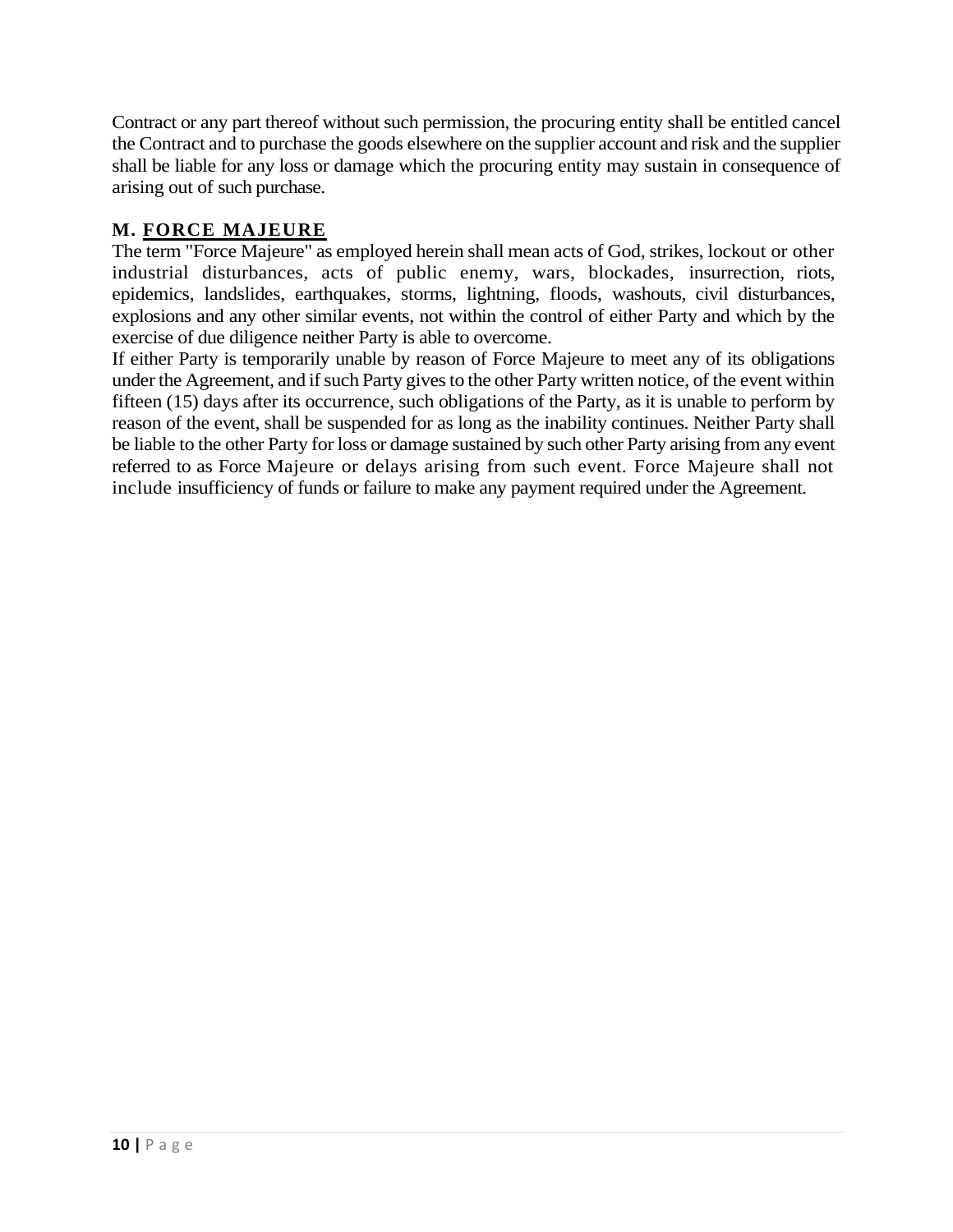*Annexure-II*

# **N. Detail of Items**

# **Section 1: Floor Scrubber**

| <b>Item</b>           | Qty     | <b>Specification</b>                         |
|-----------------------|---------|----------------------------------------------|
| <b>Floor Scrubber</b> | 01 Unit | Solution Tan: 50 Liter                       |
|                       |         | Recovery Tank: 55 Liter                      |
|                       |         | Input Supply 240 V, Single Phase Power Cable |
|                       |         | Productivity: 2100 m/ 2 Hr                   |
|                       |         | Working Speed: 4 Km / Hr                     |
|                       |         | Maximum Speed: 8 Km / Hr                     |
|                       |         | Vacuum Motor Power: 550 Watts                |
|                       |         | Brush Motor Power: 650 Watt                  |
|                       |         | Brush Pressure: 30 Kg                        |
|                       |         | Suction Width: 780 mm                        |
|                       |         | Scrubbing Width: 530 mm                      |
|                       |         | Brush Size: 20"                              |
|                       |         | Brush Speed: 185 rpm                         |
|                       |         | Wire Length: 20 M                            |
|                       |         | <b>Working Time: Continuous</b>              |
|                       |         | Noise Level 65 db                            |
|                       |         | Weight:: $90$ Kgs                            |
|                       |         | Dimension: $130x60x107$ (cm)                 |
|                       |         | (As per sample)                              |

# **Section 2: Heavy Duty Vacuum Cleaner**

| <b>Item</b>           | <b>Qty</b> | <b>Specification</b>                     |  |
|-----------------------|------------|------------------------------------------|--|
| <b>Heavy Duty</b>     | 01Unit     | 2 silenced two stage motor.<br>$\bullet$ |  |
| <b>Vacuum Cleaner</b> |            | Suction system with by-pass cooling      |  |
|                       |            | $S/S$ tank                               |  |
|                       |            | Professional closing hooks               |  |
|                       |            | Static electric shock inhibitor          |  |
|                       |            | Flex hose 4 m                            |  |
|                       |            | Metal extension pipe                     |  |
|                       |            | Shock proof trolley                      |  |
|                       |            | Liquid float valve                       |  |
|                       |            | Cloth filter                             |  |
|                       |            | 5 m power cable                          |  |
|                       |            | Tilting tank                             |  |
|                       |            | Power W 2000 (max 2400)                  |  |
|                       |            | Column depress. mbar/kPa 200/20          |  |
|                       |            | Tank capacity 1.80                       |  |
|                       |            | Suction air l/s 90                       |  |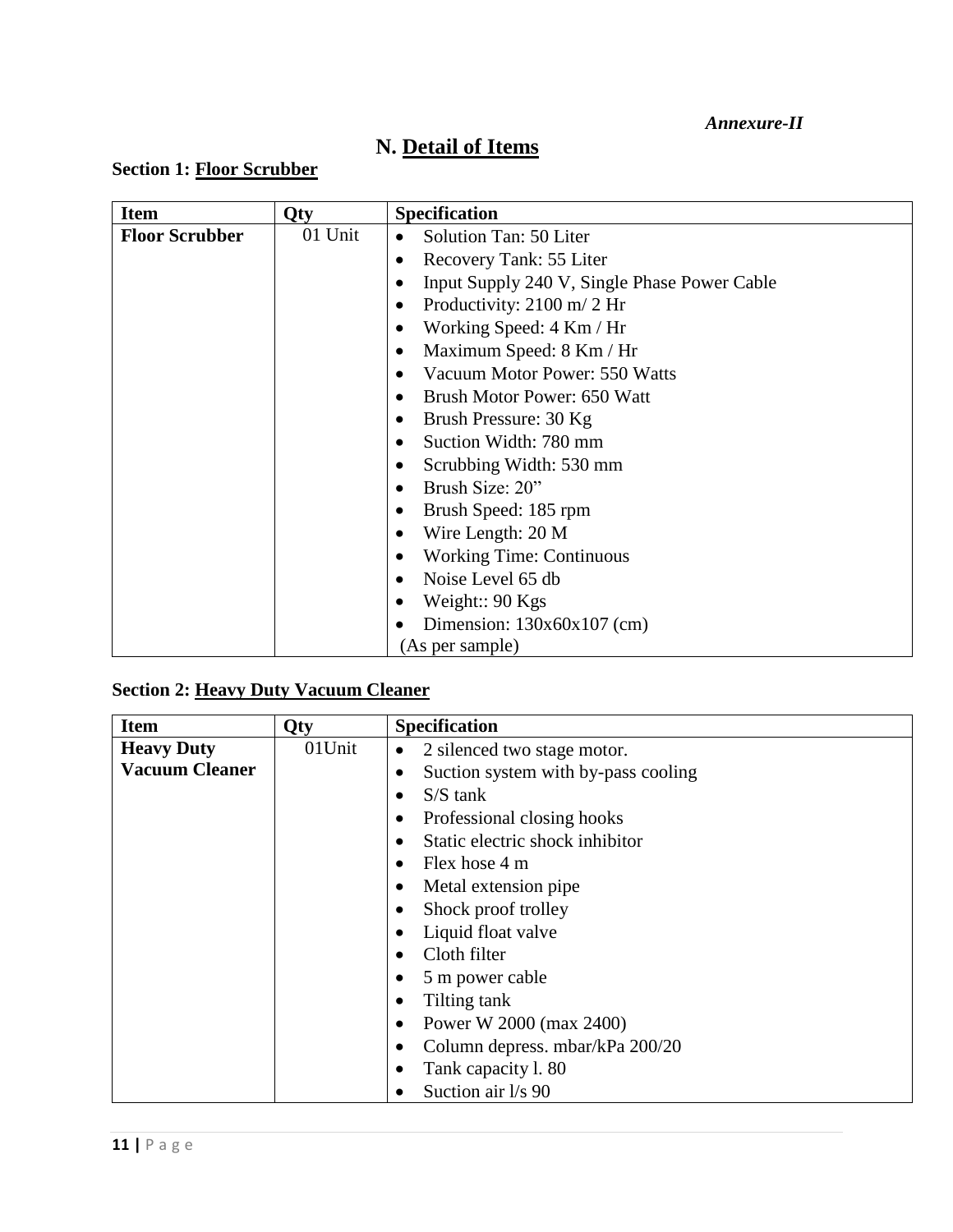| weight $(Kg)$ 25,6<br>Packing dim. (cm) 64 x 70 h 100<br>Load Q.ty: $20' = 5440' = 10840'$ HC=141 |
|---------------------------------------------------------------------------------------------------|
| (As per sample)                                                                                   |

# **Section 3: Vacuum Cleaners**

| <b>Item</b>            | Qty    | <b>Specification</b>                                                                           |  |
|------------------------|--------|------------------------------------------------------------------------------------------------|--|
| <b>Vacuum Cleaners</b> | 02Unit | Suction system with by-pass cooling                                                            |  |
|                        |        | Professional closing hooks<br>$\bullet$                                                        |  |
|                        |        | Static electric shock inhibitor                                                                |  |
|                        |        | Flex hose 4 m<br>$\bullet$                                                                     |  |
|                        |        | Metal extension pipe                                                                           |  |
|                        |        | Shock proof trolley<br>٠                                                                       |  |
|                        |        | Liquid float valve                                                                             |  |
|                        |        | Cloth filter                                                                                   |  |
|                        |        | 5 m power cable                                                                                |  |
|                        |        | Tilting tank                                                                                   |  |
|                        |        | Power 800W (240V)~50 Hz                                                                        |  |
|                        |        | mbar/kPa 220/22                                                                                |  |
|                        |        | Tank capacity: 30 Liter                                                                        |  |
|                        |        | Suction air l/s 60                                                                             |  |
|                        |        | weight $(Kg)$ 7,5                                                                              |  |
|                        |        | Packing dim. (cm) 40 x 39 h 71                                                                 |  |
|                        |        | 18 Pz                                                                                          |  |
|                        |        | Load Q.ty: 20 Feet: $198 \text{ Pz} - 40 \text{ Fe}$ et: $450 \text{ Pz} - \text{Truck}$ : 594 |  |
|                        |        |                                                                                                |  |
|                        |        | (As per sample)                                                                                |  |

# **Section 4: Janitorial Trolleys**

| <b>Item</b>                          | )tv        | <b>Specification</b>                                                                              |
|--------------------------------------|------------|---------------------------------------------------------------------------------------------------|
| <b>Janitorial</b><br><b>Trolleys</b> | 02Trolleys | Having Beckets 18 Meter<br>$\bullet$<br>Bag Capacity: 100 or 120 Litters<br><b>Having Shelves</b> |
|                                      |            | (As per sample)                                                                                   |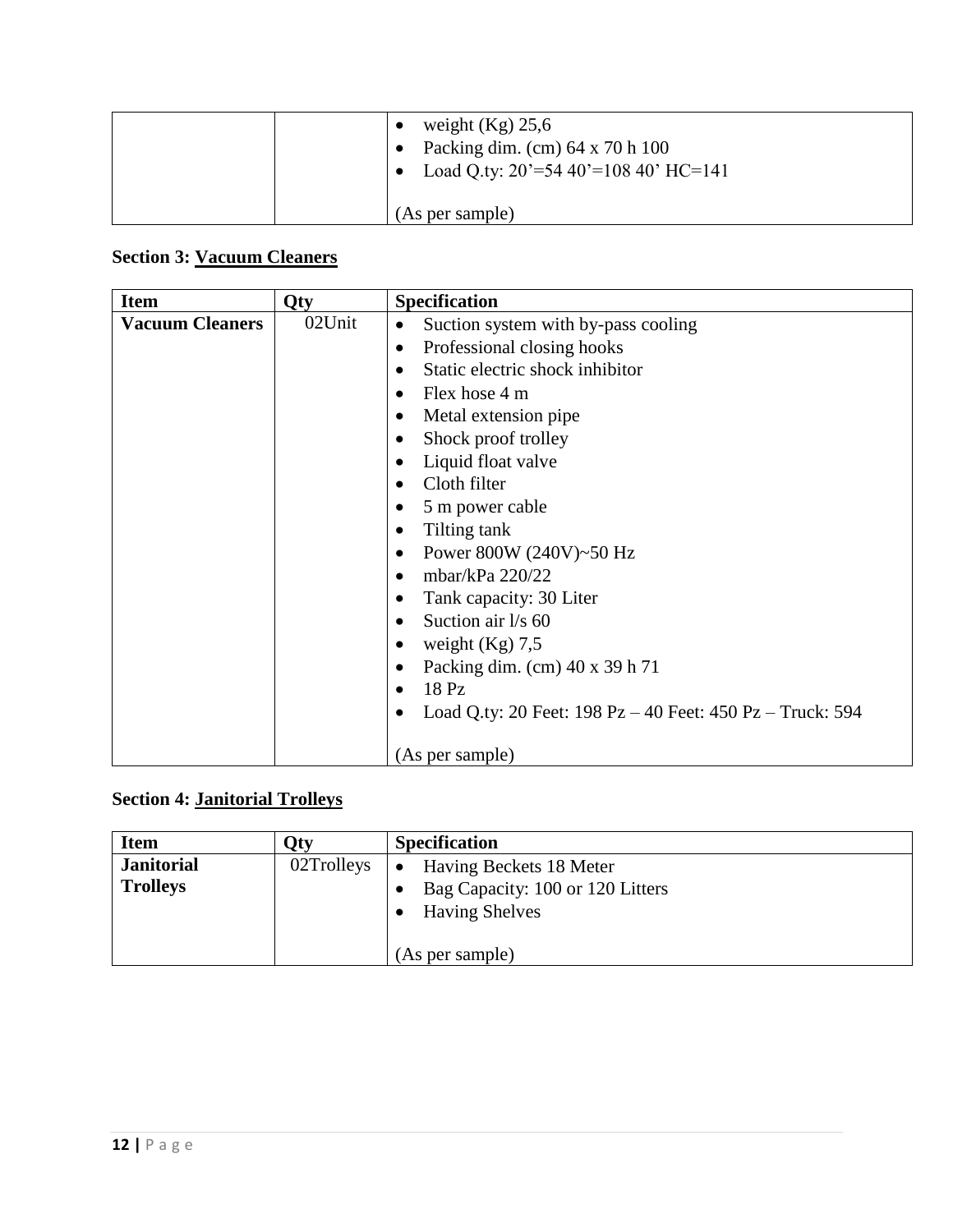### **Section 5: Cargo Trolleys**

| <b>Item</b>           | <b>Qty</b> | <b>Specification</b>                                      |
|-----------------------|------------|-----------------------------------------------------------|
| <b>Cargo Trolleys</b> | 02Trolleys | Capacity: $1000$ Kg to $8000$ Kg                          |
|                       |            | <b>Platform Size: Normal</b>                              |
|                       |            | Ergonomic Handle                                          |
|                       |            | Heavy Duty Wheels: 2 Swivel And 2 Fixed Wheels            |
|                       |            | Platform Made up of Non-Slippery Chequered Plate          |
|                       |            | Collapsible Railings on 2 or 3 sides Available on request |
|                       |            | <b>Having Towing Hook</b>                                 |
|                       |            |                                                           |
|                       |            | (As per sample)                                           |

# **Section 6: Insect Killers**

| <b>Item</b>           | )tv      | <b>Specification</b>                                                                                    |
|-----------------------|----------|---------------------------------------------------------------------------------------------------------|
| <b>Insect Killers</b> | 04 Units | Material: High Quality Insulation ABS<br>$\bullet$<br>Input Voltage: AC 220-240V / 50 Hz<br>Power: 20 W |
|                       |          | Effective range: 40-60m<br>Light Color: Blue and Purple<br>(As per sample)                              |

### **Section 7: Air Blowers**

| <b>Item</b>        | Qty      | <b>Specification</b>                           |  |
|--------------------|----------|------------------------------------------------|--|
| <b>Air Blowers</b> | 02 Units | Air Volume: 4.1 m <sup>3</sup> /min            |  |
|                    |          | Product Dimensions (LxBxH): 479 x 185 x 178 mm |  |
|                    |          | Number of Items in Pack: 1                     |  |
|                    |          | Having with Vacuum                             |  |
|                    |          | <b>Having Variable Speed</b>                   |  |
|                    |          | Having Dust Bag Included                       |  |
|                    |          | 600W, 16000 RPM                                |  |
|                    |          | (As per sample)                                |  |

# **NOTE:**

- Financial bid proposal shall be submitted on prescribed format at *Annex-III.*
- Quoted rates should be inclusive of all taxes.
- Vendor may visit & verify the sample with the concerned section finalizing the delivery.
- The Vendor is bound to mention all items rates; partial bids would not be accepted.
- Vendor may submit the bid for the whole tender or any section(s).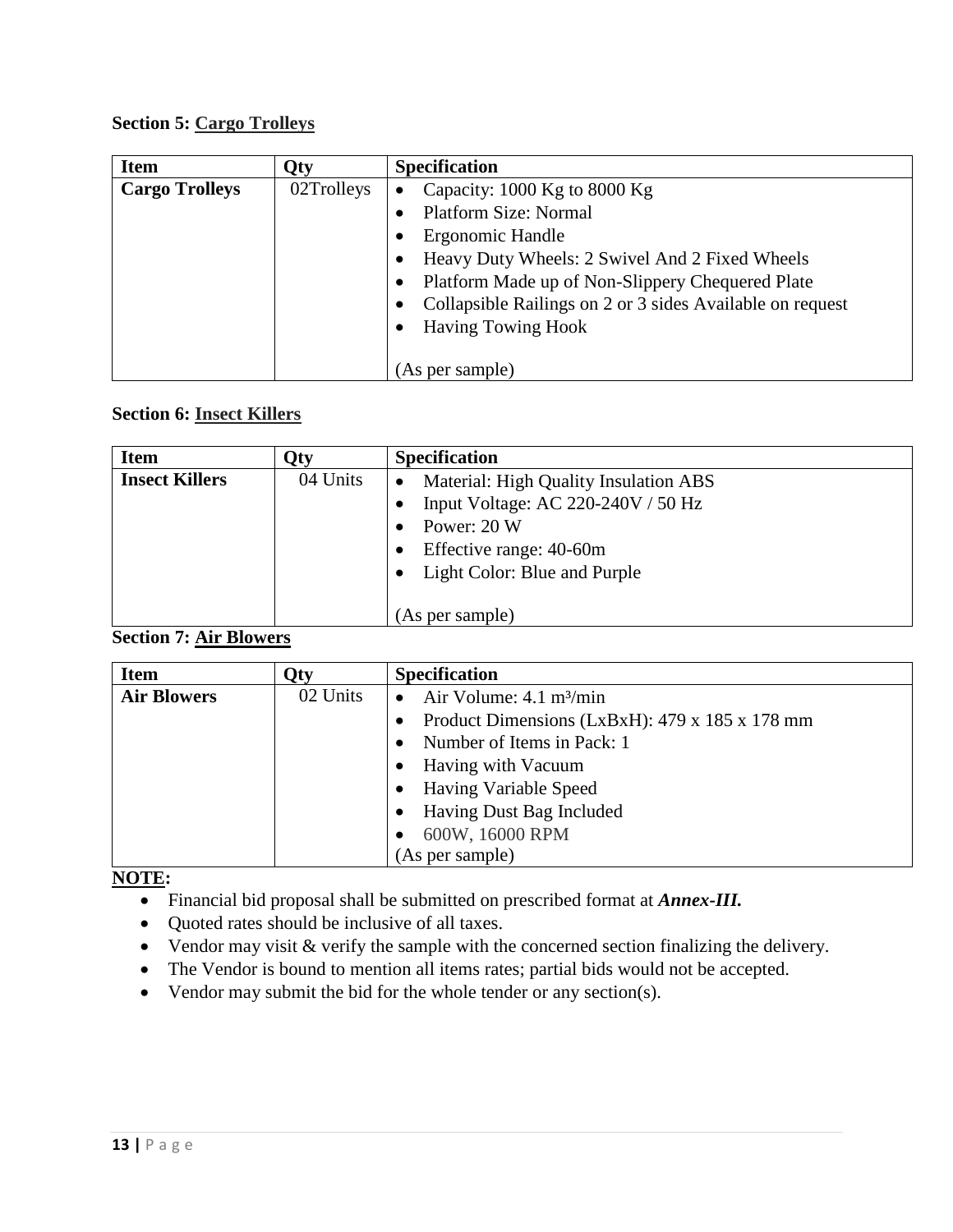#### *Annex-III*

# **O. Financial Proposal**

Name of the firm:- \_\_\_\_\_\_\_\_\_\_\_\_\_\_\_\_\_\_\_\_\_\_\_\_\_\_\_\_\_\_\_\_\_\_\_\_\_\_\_\_\_\_\_\_\_\_\_\_\_\_\_\_\_\_\_\_\_\_

Address

**Section 1: Floor Scrubber**

| S#                         | <b>Description</b>    | 7tv     | <b>Unit Rate</b> | GST | <b>Amount in Rs.</b> |
|----------------------------|-----------------------|---------|------------------|-----|----------------------|
|                            | <b>Floor Scrubber</b> | 01 Unit |                  |     |                      |
|                            |                       |         |                  |     |                      |
| <b>Total Amount in Rs.</b> |                       |         |                  |     |                      |

### **Section 2: Heavy Duty Vacuum Cleaner**

| <b>Item</b>                                | <b>N</b> tv | <b>Unit Rate</b> | GST | Amount in Rs. |
|--------------------------------------------|-------------|------------------|-----|---------------|
| <b>Heavy Duty Vacuum</b><br><b>Cleaner</b> | 01Unit      |                  |     |               |
|                                            |             |                  |     |               |

#### **Section 3: Vacuum Cleaners**

| <b>Item</b>           | $\gamma_{\text{tv}}$ | <b>Unit Rate</b> | GST | Amount in Rs. |
|-----------------------|----------------------|------------------|-----|---------------|
| <b>Vacuum Cleaner</b> | 01Unit               |                  |     |               |

#### **Section 4: Janitorial Trolleys**

| <b>Item</b>                | $\gamma_{\text{tv}}$ | <b>Unit Rate</b> | GST | Amount in Rs. |
|----------------------------|----------------------|------------------|-----|---------------|
| <b>Janitorial Trolleys</b> | 02Trolleys           |                  |     |               |
|                            |                      |                  |     |               |
|                            |                      |                  |     |               |

# **Section 5: Cargo Trolleys**

| <b>Item</b>           | $\Omega$ tv | <b>Unit Rate</b> | GST | <b>Amount in Rs.</b> |
|-----------------------|-------------|------------------|-----|----------------------|
| <b>Cargo Trolleys</b> | 02Trolleys  |                  |     |                      |
|                       |             |                  |     |                      |
|                       |             |                  |     |                      |